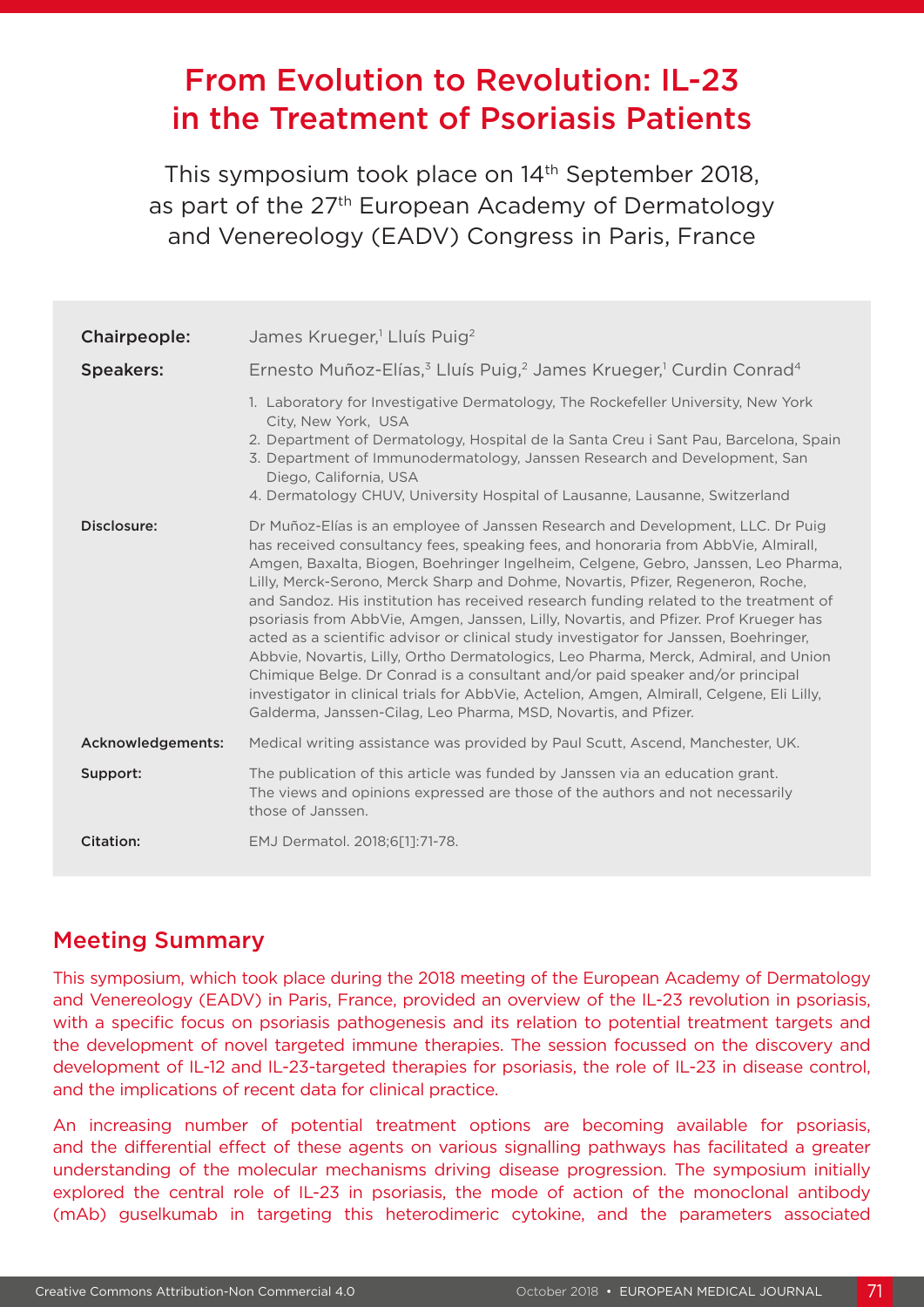with a maintenance of response in patients with psoriasis undergoing treatment. The speakers subsequently reviewed current data relevant to the blockade of IL-23 versus dual blockade of IL-12/23, or blockade of the downstream effector IL-17, and the relative effects of these different strategies in psoriasis at the molecular and cellular levels. The concept of 'disease memory' in psoriasis was also explored, with an examination of recent data of patients with long-lasting remission, and disease models and future investigations discussed.

#### Introduction

Dermatologists need to understand the unmet needs in the management of psoriasis and how current data from recently approved or pipeline compounds can help address these needs in clinical practice. This symposium aimed to promote an understanding of psoriasis pathogenesis and its relation to the development of novel targeted immune therapies. The presenters discussed how treatment strategies could be used to optimise long-term patient outcomes and addressed the concept of potential disease modification effects of targeted therapies in psoriasis.

## The Road of Discovery: IL-12 and IL-23-Targeted Therapies in the Treatment of Immune-Mediated Inflammatory Diseases

#### Doctor Ernesto Muñoz-Elías

The proposed model for the immunopathology of psoriasis was, until recently, based on an equal contribution of IL-12 and IL-23 when produced by activated macrophages and dendritic cells. In this model, IL-12 activates Th1 cells and IL-23 activates both Th17 and Th22 cells, which leads to the proliferation of keratinocytes, production of multiple proinflammatory cytokines, increased inflammation, and the formation of psoriatic plaques. However, accumulating data from various sources suggest that the most important driver of pathogenesis in psoriasis is IL-23 rather than IL-12.<sup>1</sup> For example, gene expression data show psoriasis lesions have raised expression levels of genes encoding IL-23 (p19, a unique subunit of IL-23, and p40, a subunit of both IL-23 and IL-12) compared with a gene encoding a subunit associated with IL-12 only (the  $p35$  subunit).<sup>2</sup> In addition, clinical data showed that the blockade of IFN-γ (primarily a

downstream cytokine of IL-12) with anti-IFN-γ was not efficacious in treating psoriasis.<sup>3,4</sup> Furthermore, in a knockout mouse model in which IL-12 was silenced, IL-12 was shown to have a protective role in psoriasis-like disease.<sup>5</sup> Molecular data show that the first-in-class mAb guselkumab, which binds specifically to the p19 subunit of IL-23, blocks IL-23 signalling while having no effect on IL-12 signalling.<sup>6</sup> The downstream production of IL-17 by IL-17-expressing CD8+ T (Tc17) cells, when blocked by a mAb with specificity for IL-17A, such as secukinumab or ixekizumab, precludes the keratinocyte activation that is characteristic of psoriasis.7 Ongoing studies are evaluating the possible effects of IL-23 in multiple immune cell types.

Data from clinical studies are being evaluated to gain insights into the effect of guselkumab on cytokines downstream of IL-23. Response to guselkumab has been examined in patients with moderate-to-severe psoriasis in the Phase III VOYAGE 1 and 2 trials. In the VOYAGE 1 study<sup>8</sup> (N=837), patients receiving guselkumab achieved a Psoriasis Area Severity Index (PASI) 90 response rate of 76.3% after 48 weeks of treatment, with superior response rates to adalimumab (47.9%; p<0.001). Guselkumab significantly reduced the levels of key serum effector cytokines, including IL-17A, IL-17F, and IL-22, in the IL-23 pathway at 48 weeks compared with adalimumab.9 The psoriasis transcriptome of patients from VOYAGE 1 was also analysed. Following treatment with guselkumab, an improvement was observed at 4 weeks, 24 weeks, and 48 weeks, and at the 24 and 48-week timepoints, the profile resembled that of non-lesional skin.9 Improvement of the psoriasis transcriptome was more prominent in patients treated with guselkumab than adalimumab. When evaluating multiple gene sets relevant to inflammation, similar results were observed.10 One limitation of whole skin biopsy gene expression analysis is that it does not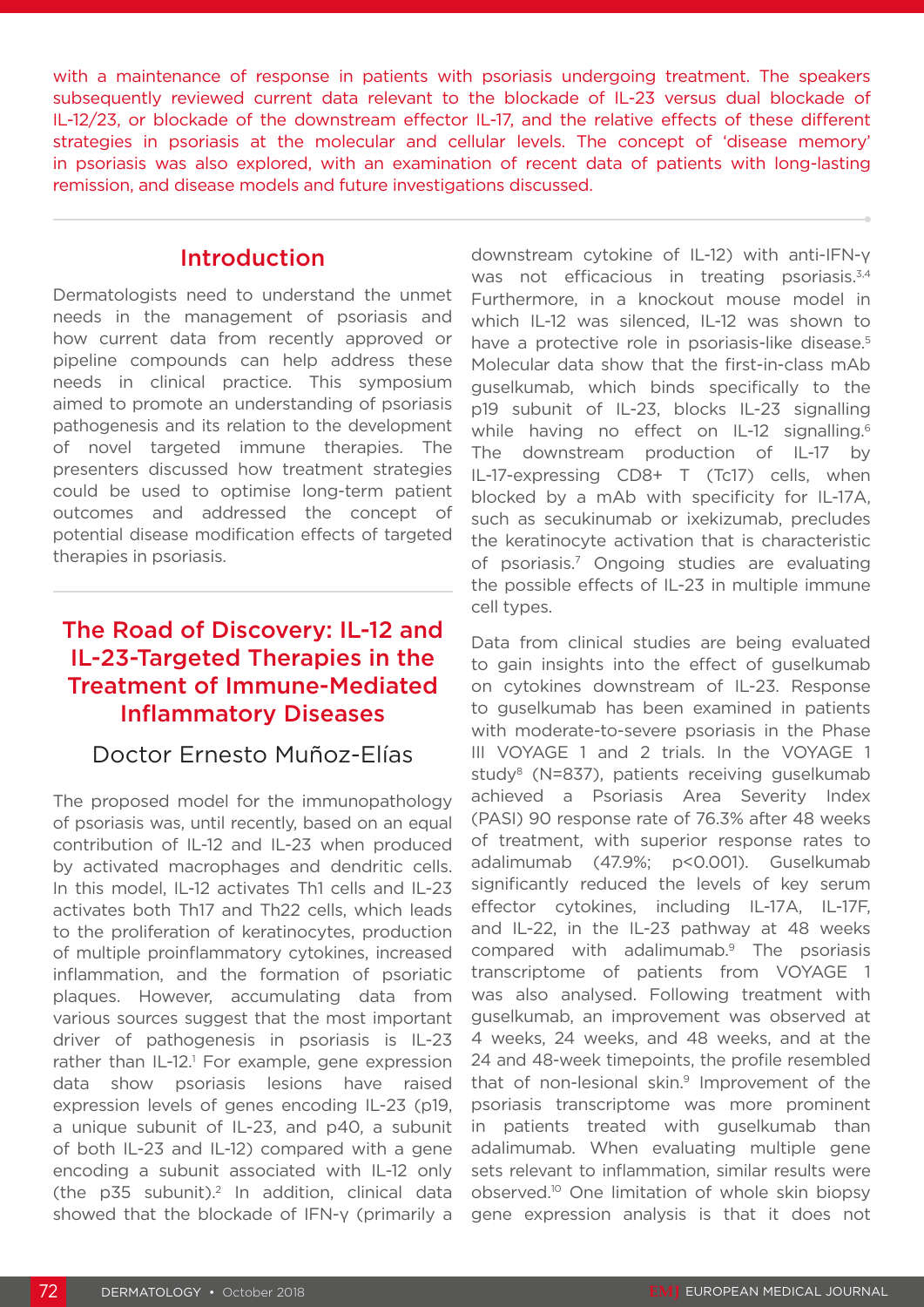allow for the characterisation of a drug's effect on immune cell numbers or phenotypes. Therefore, methods have been developed that allow the dissociation of skin biopsies into single cell suspensions that can then be analysed by flow cytometry for surface and intracellular protein expression. Skin-resident T cells isolated from biopsy samples have been examined, showing that epidermal T memory cells are pathogenic producers of IL-17A, IL-17F, TNF-α, and IL-22.<sup>11</sup> Fluorescence-activated cell sorting analysis of skin immune cells represents a new approach for understanding drug effects on skin tissue immune cells and is being incorporated into ongoing studies.

Maintenance of clinical response (PASI 90) after withdrawal of guselkumab has been evaluated in the VOYAGE 2 study, $12$  in which patients who had received 20 weeks of guselkumab treatment and achieved PASI 90 at 28 weeks were randomised to receive continued guselkumab or switch to placebo. PASI 90 response rates at Week 48 were significantly greater in those receiving continued guselkumab therapy versus those who were withdrawn from therapy (p<0.001); however, 36.8% of patients in the withdrawal arm maintained a PASI 90 response at Week 48 (28 weeks after the last guselkumab dose). Compared with maintained response, loss of response (PASI <75) among patients in the withdrawal arm was associated with significantly increased levels of serum IL-17A, IL-17F, and IL-22 at Week 48.13 Conversely, parameters associated with maintenance of PASI 90 following guselkumab withdrawal included a shorter duration of disease, lower BMI, and lower IL-17F at baseline, as well as complete skin clearance and higher guselkumab concentration at Week 28.14 Further models of single and combined parameters and biomarkers are being investigated to better understand response to guselkumab and the mechanisms behind its action.

In conclusion, the data discussed support the hypothesis that IL-23 is a central driver of psoriasis. Studies show that blockade of IL-23 with guselkumab is associated with a clinical response, a normalisation of the psoriasis transcriptome, and a reduction in inflammatory cytokines of the IL-23/IL-17 pathway, such as IL-17A, IL-17F, and IL-22.

## The Role of IL-23: From Disease Control to Disease Remission

### Doctor Lluís Puig

Since the 1980s, it has been recognised that T cells are implicated in psoriatic disease, but the role of IL-23 only began to gain prominence in 2004.<sup>15</sup> In the current model of psoriasis pathophysiology, environmental stress causes keratinocytes to produce primary cytokines that activate antigen-presenting cells (usually dendritic cells), which then produce IL-23. In turn, via the IL-23 receptor (IL-23R) expressed on their surfaces, Th17 cells are stimulated to produce IL-17, which leads to the release of various cytokines that promote local keratinocyte activation, epidermal remodelling, and psoriatic plaque formation.<sup>15</sup> Therefore, the main rationale for blocking IL-23 in psoriasis treatment is to prevent the IL-23/Th17-mediated 'feed-forward' mechanism, which self-amplifies the inflammatory response in keratocytes of psoriatic skin.7 Hence, blockade of the upstream regulator (IL-23) rather than the effector (IL-17) cytokine may be a more effective approach to psoriasis control. This question is currently being addressed in clinical trials involving a range of mAb that block either IL-23 or IL-17, with the latter group requiring a relatively high frequency of dosing in maintenance treatment to be effective.

Another possible advantage of IL-23 blockade is that the effects are not limited to targeting Th17. For example, the effects of IL-23 on regulatory T cells may promote differentiation into Th17 cells, $16$  as well as affecting cell types known to be present in the skin, such as mast cells, which may be stimulated to promote extracellular trap formation and degranulation, and neutrophils.<sup>17</sup> As discussed, a localised disease memory, in the form of epidermal Th22 and Tc17 cells, can form in cases of clinically healed psoriasis. In this setting, epidermal CD8+ T cells are activated and a proportion become enriched in tissue that has healed, including those that express IL-23R as well as cutaneous lymphocyte-associated antigen, CCR6, and CD103.<sup>11</sup> These CD8+ T cells respond to *ex vivo* stimulation by producing IL-17A, while epidermal CD4+ T cells respond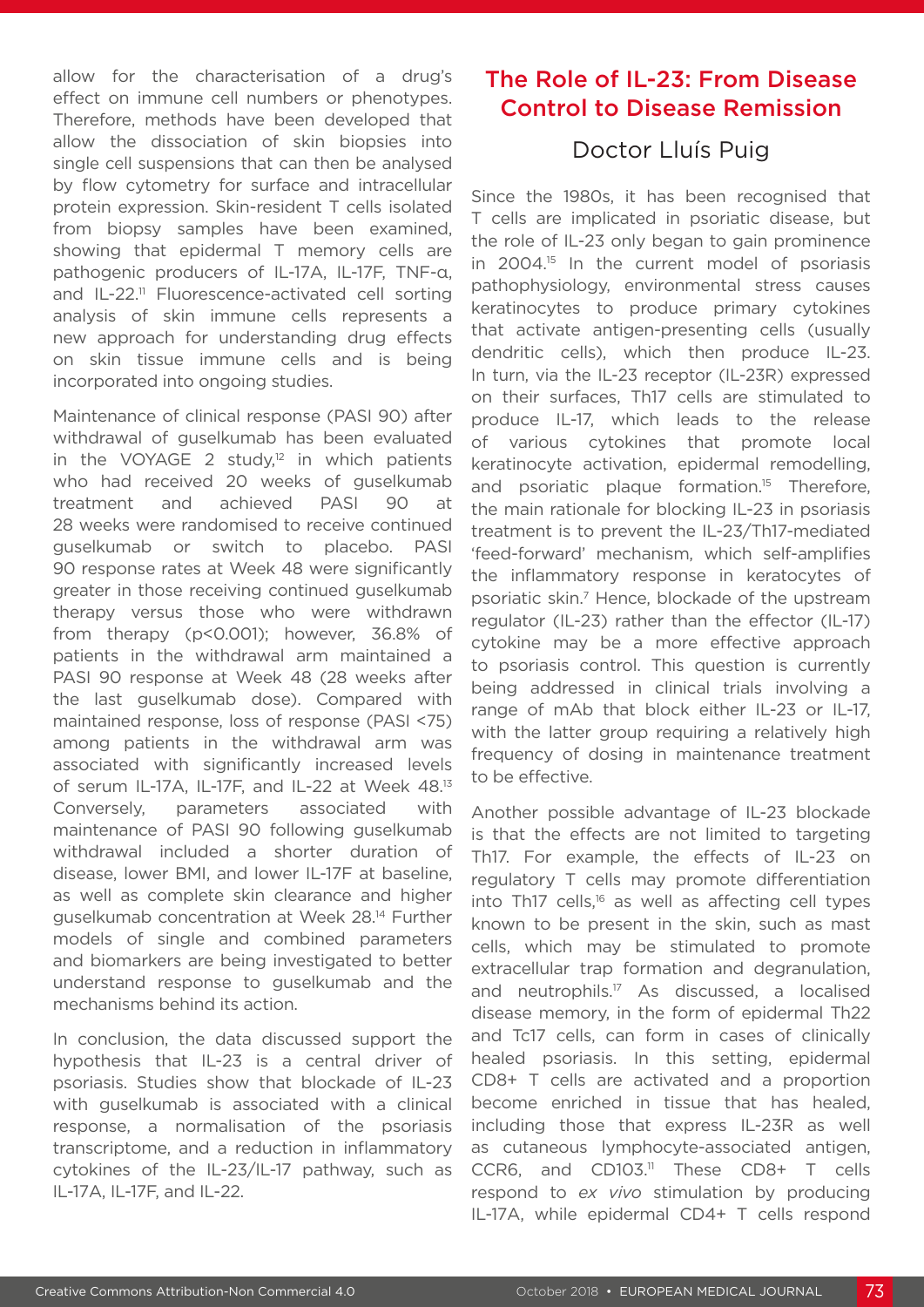by producing IL-22 for as long as 6 years following  $TNF-a$  inhibition.<sup>11</sup> These pathways have the potential to be modified by agents that target IL-23.

Other clinical advantages of blocking IL-23 include differential impacts on the bowel mucosa important for inflammatory bowel disease (IBD), a reduced risk of candidiasis or other opportunistic infection versus the risk with blockade of IL-17, and potential impacts on neoplasm formation. In the gut, unlike other tissues such as the skin, IL-17 promotes homeostasis and tissue repair rather than driving pathogenic inflammation; nevertheless, it is clear that antibodies targeting IL-23 ameliorate IBD. Data from a mouse model of IL-17A-producing gut cells suggest that the

activity of these cells is independent of IL-23, implying that antibodies against IL-23 would not impair IL-17 production by innate lymphocytes. These data help to explain the observation that targeting IL-17 is ineffective in IBD.18 In opportunistic infections of the mucosa caused by *Candida albicans*, IL-17 signalling is key to immunity and absence of the IL-17 receptor (IL-17R) in mice or humans leads to chronic infection;<sup>19</sup> therefore, blockade of IL-23 may represent an alternative therapeutic strategy. More generally, the marked redundancy seen in pathways involved in the IL-effector response to a wide range of pathogens suggests that IL-12/23 blockade should not have a significant impact on signalling, implying a favourable safety profile for IL-23 targeted agents (Figure 1).<sup>20</sup>



Figure 1: The role of cytokines in the pathogenesis of psoriasis and immune defence against infectious agents, showing redundancy in pathways downstream of IL-12/23 in Th cells that may favour the targeting of regulatory, rather than effector, cytokine blockade in the avoidance of infection.

HSV: herpes simplex virus; NEMO: NFKB essential modulator; R: receptor; TLR: toll-like receptor; TYK: tyrosine kinase. *Adapted from Blauvelt et al.20*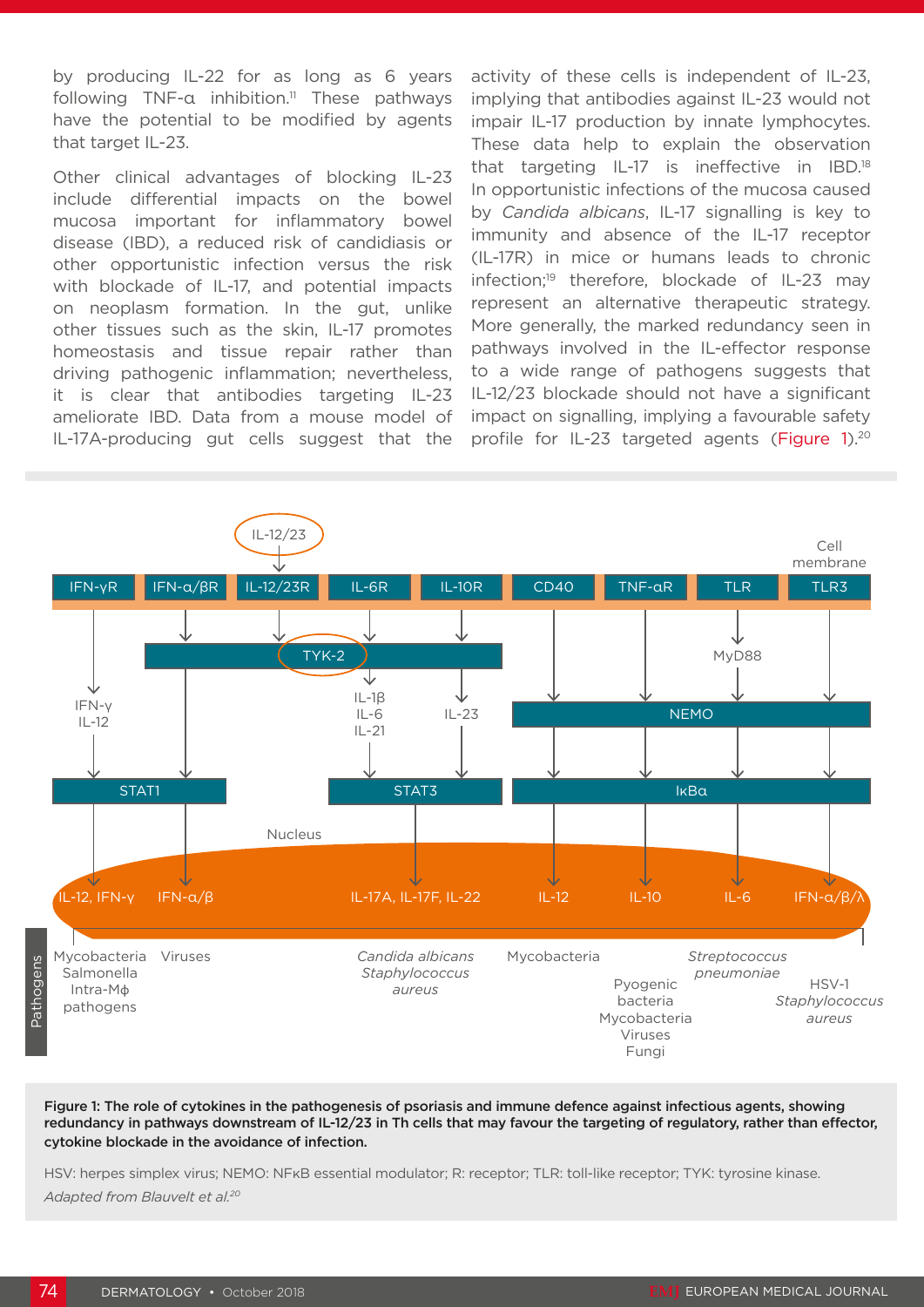Finally, in immune surveillance, IL-12 acts on lymphoid cells, such as natural killer cells and CD8+ cytotoxic T lymphocytes, which then produce IFN-γ and prevent tumour initiation, growth, and metastasis. In mouse tumour models, there is evidence for various activities of IL-23 in disease: as a tumour suppressor in ultraviolet-induced skin cancer, as an inducer (when overexpressed) of *de novo* intestinal tumours, and as a target for eliminating residual tumour cells from occult tumours.<sup>6</sup> Ultimately, head-to-head clinical trials will determine the extent of the advantages in blocking IL-23 versus IL-17A. Several such clinical trials are currently ongoing in patients with psoriasis.

## Cellular and Molecular Changes in Response to Selective IL-23 Versus Dual IL-12/23 Blockade in Psoriatic Skin

#### Professor James Krueger

The two founding members of the IL-12 cytokine family, IL-12 and IL-23, share a common p40 subunit but are distinguished by their unique p35 and p19 subunits and their predominant downstream activity of IFN-γ or IL-17 activation, respectively.6 The accepted disease model in psoriasis was, until less than a decade ago, one of inflammatory dendritic cells stimulating keratinocytes to produce a range of multiple cytokines, chemokines, and other inflammatory molecular and cellular effects that resulted in lesion formation, plus feedback and perpetuation of this reaction.<sup>21</sup> However, with the more recent availability of specific antibodies to p40 (e.g., ustekinumab) and p19 (e.g., guselkumab), the pathogenic axis was more specifically recognised as IL-23/IL-17, and the respective clinical effects of these differentially targeted mAb have generated much discussion and research interest.

As noted earlier in the symposium, data from head-to-head studies of guselkumab and ustekinumab are lacking. However, biopsy data comparisons have been made using samples from individuals treated in separate clinical trials of the two agents: the Phase III ACCEPT  $(T12)^{22}$  study, combining patients treated with

high-dose guselkumab 100 mg and 300 mg, and the Phase I study, $23$  in which patients were treated with ustekinumab 90 mg. The two patient cohorts shared similar characteristics, with comparable baseline demographics, disease characteristics, and skin histopathology, and all the samples were fed into identical analyses. $24$ Expression analyses indicated that >2,900 gene transcripts were upregulated in psoriasis lesion tissue, but in 'recovered' tissue 12 weeks post-treatment, a higher rate of renormalised (i.e., modulated ≤2-fold) transcripts was seen in those treated with guselkumab (77%) versus ustekinumab (45%) (unpublished data). Also, 75% of transcripts returned to a baseline level ≥75% of normal with guselkumab treatment, versus only 27% with ustekinumab. A 'molecular scar' can be identified at Week 12 of treatment versus baseline, in which the transcriptome recovers to 17% of its previous value with guselkumab, versus 58% with ustekinumab. After both 1 and 12 weeks of treatment. the neutralisation of activity of relevant transcriptomic genes following high-dose guselkumab was significantly more extensive than that with ustekinumab (unpublished data). These data were further supported in a real-time PCR analysis of the *DEFB4* and *LCN2* gene products, showing that these IL-17-responsive antimicrobial proteins recovered to a greater extent with guselkumab versus ustekinumab.<sup>24</sup> Histological staining of tissue using markers for keratin 16, T cells, dendritic cells, and other markers also demonstrated 12-week recovery with ustekinumab. These observations prompt the question of the relative potency of guselkumab and ustekinumab, and data show that, across a range of assays, there is a 2–14-fold difference in potency in favour of guselkumab.<sup>24</sup>

There are several factors that could contribute to the superiority of guselkumab over ustekinumab in neutralising psoriasis-related gene expression. In a mouse model of IL-17-mediated inflammatory activity in skin, knockout of the IL-12 subunit p40 resulted in inflammation, thin skin, and a doubling in transepidermal water loss.5 Therefore, IL-12 may counter-regulate the IL-23/Th17 axis, which is critical for sustaining psoriasis. In addition, there is complexity within the IL-12 family of cytokines, and gene expression data reveal a possible role for other, less well-characterised members. As well as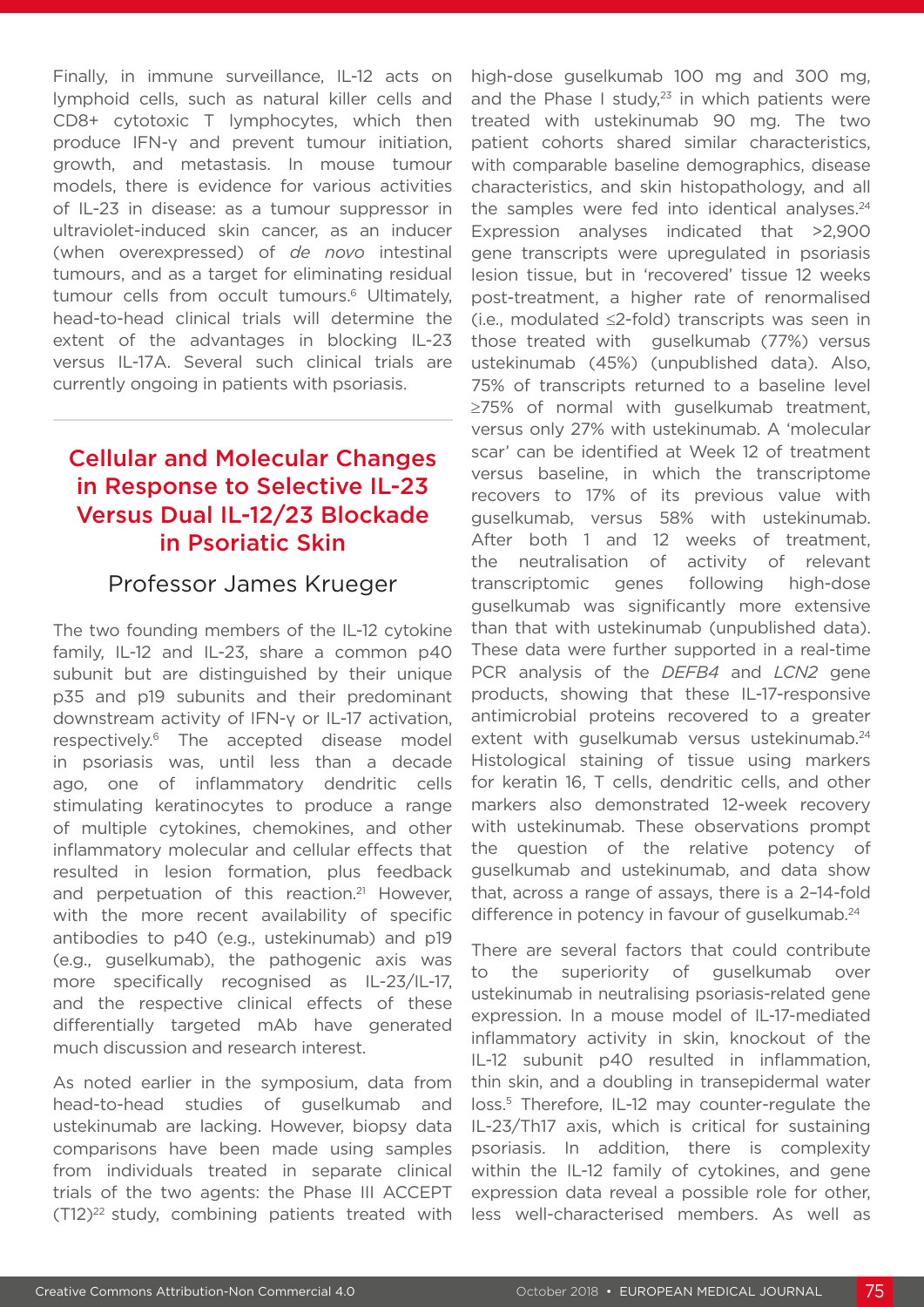changes in the levels of various members of the IL-12 family, such as K16, IL-17A, p19, and p40, psoriasis is also associated with raised IL-27 (unpublished data). IL-27 is composed of the subunits p28 and Ebi3 (named for homology to an Epstein-Barr virus gene),<sup>25</sup> neither of which are targeted by guselkumab or ustekinumab. As the IL-12 cytokine family is promiscuous and protein subunits of the family can combine with different partners to activate other pathways, Ebi3 could pair with p19 to form IL-39.<sup>25</sup> In a mouse model of lupus, IL-39 drives inflammation, including neutrophil activation,<sup>26</sup> and although a native human IL-39 has not been identified, the subunits are both elevated in psoriasis cells (unpublished data). Moreover, p40 can pair with p28 to form  $IL-Y<sub>i</sub>$ <sup>7</sup> which has anti-inflammatory activities; therefore, it is possible that some of the benefits of blocking IL-12 and IL-23 activity could be reduced by downregulating beneficial IL-Y activity. Furthermore, there may be functional plasticity in the Th17 lineage, such that removal of IL-23 from pathogenic T cells can convert them to non-pathogenic, regulatory  $T$  cells.<sup>27</sup> Any or all of these effects may play a role and require further investigation. In summary, although molecular data have shown very clear differential effects of guselkumab and ustekinumab on the transcriptome of psoriasisassociated cells, other potential cytokine activities in psoriasis still require full characterisation.

#### Disease Modification in Psoriasis: Fantasy or Reality?

#### Doctor Curdin Conrad

In patients with psoriasis receiving anti-IL-23 treatment, a positive response to continuous treatment can be very long-lasting. A high rate of freedom from disease has been seen with continuous guselkumab treatment in the Phase III VOYAGE studies<sup>8,12</sup> and with risankizumab in a Phase II study.<sup>28</sup> This clinical benefit is beyond that anticipated based on the half-life of the drugs and raises the possibility that, by some mechanism, a form of disease modification has resulted from treatment. Such a mechanism may involve activated T cell migration to the lymph nodes, where they perform a central memory function and/or reside in the skin for a long period. As noted, evidence for the latter originates from disease memory in clinically healed skin, which shows relatively high levels of IL-17-producing T cells.<sup>29</sup> It has been proposed that, following successful treatment, the *in situ* activation of epidermal T cells resident in psoriatic skin can lead to IL-17A production, resulting in recruitment of further inflammatory T cells from the blood and subsequent clinical relapse.<sup>12</sup> This suggests that, to have any long-term disease-modifying effect, skin-resident memory T cells should be targeted.

In psoriasis, Th17 and Tc17 cells coproduce IL-17A and other cytokines, with their expansion dependent on IL-23.30,31 The physiological function of these cells is thought to be protection from extracellular pathogen attack (Figure 1); however, overexpression in autoimmune disease is also common.<sup>30</sup> It is clear that to achieve a response to psoriasis treatment, a reduction of IL-17 levels is necessary.<sup>32</sup> and with the array of targeted agents available (e.g., TNF inhibitors, IL-12/23 or IL-23 inhibitors, IL-17A or IL-17R inhibitors) there are many methods to achieve this. Relapse following discontinuation of IL-17R blockade generally occurs within a few weeks, $33$ suggesting that blockade of IL-17 rather than its receptor may be a more efficacious long-term approach. In Crohn's disease, in which IL-17 is highly expressed, expectations for anti-IL-17 treatment were not fulfilled; indeed, cases of aggravated IBD following anti-IL-17 treatment were observed.<sup>30,34</sup> One explanation for this is the existence of two types of IL-17-producing cells: pathogenic Th17 cells and non-pathogenic Th17 cells that also produce IL-10 (which also provide a beneficial barrier and pathogen defence function) independent of IL-23 signalling.<sup>35</sup> Only the former are blocked by IL-23 targeting.

How can we effectively assess the effects on IL-17 and IL-22-producing skin-resident memory T cells present in non-lesional tissue? Following treatment discontinuation, psoriasis tends to revert to its baseline severity.<sup>11</sup> In a recent study of secukinumab treatment discontinuation, gene expression analysis of non-lesional skin in patients who did not relapse showed a robust, durable effect 1 year after stopping therapy.36 This may be due to the removal of memory T cells from non-lesional skin. From hypotheses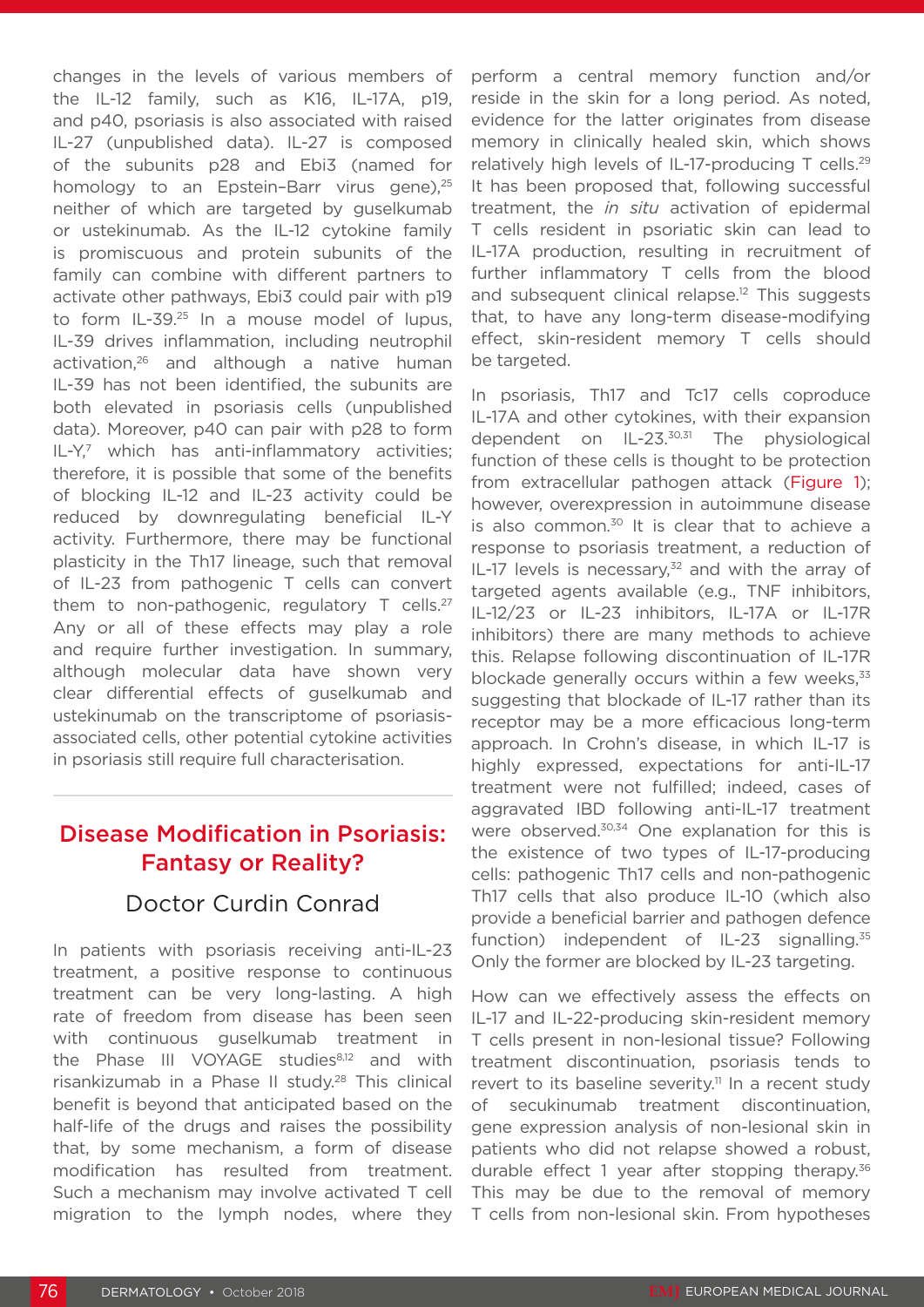may be beneficial in preventing Th17/Tc17 cells from becoming pathogenic. In addition, single nucleotide polymorphisms in *IL-23R* are associated with autoimmune disease, including psoriasis, and IL-23R is preferentially expressed in these skin cells in psoriasis patients. Possibilities for purging memory T cells include antibody-dependent cell-mediated cytotoxicity or lack of stimulus through IL-23R, though

about any long-term effects on these cells, evidence for any of the available drugs exerting it has been suggested that targeting IL-23 either mechanism in non-lesional skin is lacking. In conclusion, multiple observations suggest disease modification in patients with psoriasis receiving anti-IL-23 treatment: a clinical effect beyond drug half-life and biological half-life of the treatment, possible effects on skin-resident memory T cells that mediate disease memory, and the effect of blocking only pathogenic (not non-pathogenic) Th17 cells.

#### WATCH THE FULL SYMPOSIUM ONLINE  $\leftarrow$

#### https://www.youtube.com/watch?v=jW9kpRu4ccI

#### References

- 1. Fotiadou C et al. Targeting IL-23 in psoriasis: Current perspectives. Psoriasis (Auckl). 2018;8:1-5.
- 2. Lee E et al. Increased expression of interleukin 23 p19 and p40 in lesional skin of patients with psoriasis vulgaris. J Exp Med. 2014;199(1): 125-30.
- 3. Harden JL et al. The immunogenetics of psoriasis: A comprehensive review. J Autoimmun. 2015;64:66-73.
- 4. Harden JL et al. Humanized anti-IFN-γ (HuZAF) in the treatment of psoriasis. J Allergy Clin Immunol. 2015;135(2):553-6.
- 5. Kulig P et al. IL-12 protects from psoriasiform skin inflammation. Nat Commun. 2016;7:13466.
- 6. Teng MW et al. IL-12 and IL-23 cytokines: From discovery to targeted therapies for immune-mediated inflammatory diseases. Nat Med. 2015;21(7):719-29.
- 7. Hawkes JE et al. Psoriasis pathogenesis and the development of novel, targeted immune therapies. J Allergy Clin Immunol. 2017;140(3):645-53.
- 8. Blauvelt A et al. Efficacy and safety of guselkumab, an anti-interleukin-23 monoclonal antibody, compared with adalimumab for the continuous treatment of patients with moderate to severe psoriasis: Results from the phase III, double-blinded, placeboand active comparator-controlled VOYAGE 1 trial. J Am Acad Dermatol. 2017;76(3):405-17.
- 9. Branigan PJ et al. 300 Guselkumab attenuates disease- and mechanismrelated biomarkers in patients with moderate-to-severe plaque psoriasis. J Invest Dermatol. 2017;

137(Suppl 1):S51.

- 10. Liu X et al. Guselkumab treatment results in more effective and durable inhibition of T helper (Th)17 and Th22 cells and downstream effectors compared with adalimumab. P-106. Psoriasis: From Gene to Clinic, 30 November-2 December, 2017.
- 11. Cheuk S et al. Epidermal Th22 and Tc17 cells form a localized disease memory in clinically healed psoriasis. J Immunol. 2014;192(7):3111-20.
- 12. Reich K et al. Efficacy and safety of guselkumab, an anti-interleukin-23 monoclonal antibody, compared with adalimumab for the treatment of patients with moderate to severe psoriasis with randomized withdrawal and retreatment: Results from the phase III, double-blind, placeboand active comparator-controlled VOYAGE 2 trial. J Am Acad Dermatol. 2017;76(3):418-31.
- 13. Branigan PJ et al. Sustained response following withdrawal of guselkumab treatment correlates with reduced Th17 and Th22 effector cytokine levels. Abstract 007. Annual ESD Research Meeting, 17-30 September, 2017.
- 14. Liu X et al. Identification of clinical and biomarker parameters associated with long-term maintenance of PASI 90 response following guselkumab treatment withdrawal in psoriasis. Abstract P1894. EADV Congress, 13-17 September, 2017.
- 15. Gooderham MJ et al. Shifting the focus – The primary role of IL-23 in psoriasis and other inflammatory disorders. J Eur Acad Dermatol Venereol. 2018;32(7):111-9.
- 16. Bovenschen HJ et al. Foxp3+ regulatory T cells of psoriasis

patients easily differentiate into IL-17A-producing cells and are found in lesional skin. J Invest Dermatol. 2011;131(9):1853-60.

- 17. Lin AM et al. Mast cells and neutrophils release IL-17 through extracellular trap formation in psoriasis. J Immunol. 2011;187(1): 490-500.
- 18. Whibley N, Gaffen SL. Gut-busters IL-17 ain't afraid of no IL-23. Immunity. 2015;43(4):620-2.
- 19. Whibley N et al. Antibody blockade of IL-17 family cytokines in immunity to acute murine oral mucosal candidiasis. Leukoc Biol. 2016;99(6):1153-64.
- 20. Blauvelt A et al. IL-23/IL-17A dysfunction phenotypes inform possible clinical effects from anti-IL-17A therapies. J Invest Dermatol. 2015;135(8):1946-53.
- 21. Nestle FO et al. Psoriasis. N Engl J Med. 2009;361(5):496-509.
- 22. Janssen Research & Development, LLC. An exploratory genetic study in participants with psoriasis. NCT02155192. http://clinicaltrials.gov/ ct2/show/NCT02155192.
- 23. Centocor, Inc. A study of the safety and how the body affects a drug (CNTO 1959) in healthy volunteers and in patients with psoriasis. NCT00925574. http://clinicaltrials. gov/ct2/show/NCT00925574.
- 24. Li K et al. Comparative evaluation of cellular and molecular changes associated with response to elective interleukin (IL)-23 blockade vs. dual IL-12/23 blockade in psoriasis skin. FCo8. Psoriasis Gene to Clinic, 30 November-2 December, 2017.
- 25. Wang X et al. Interleukin (IL)-39